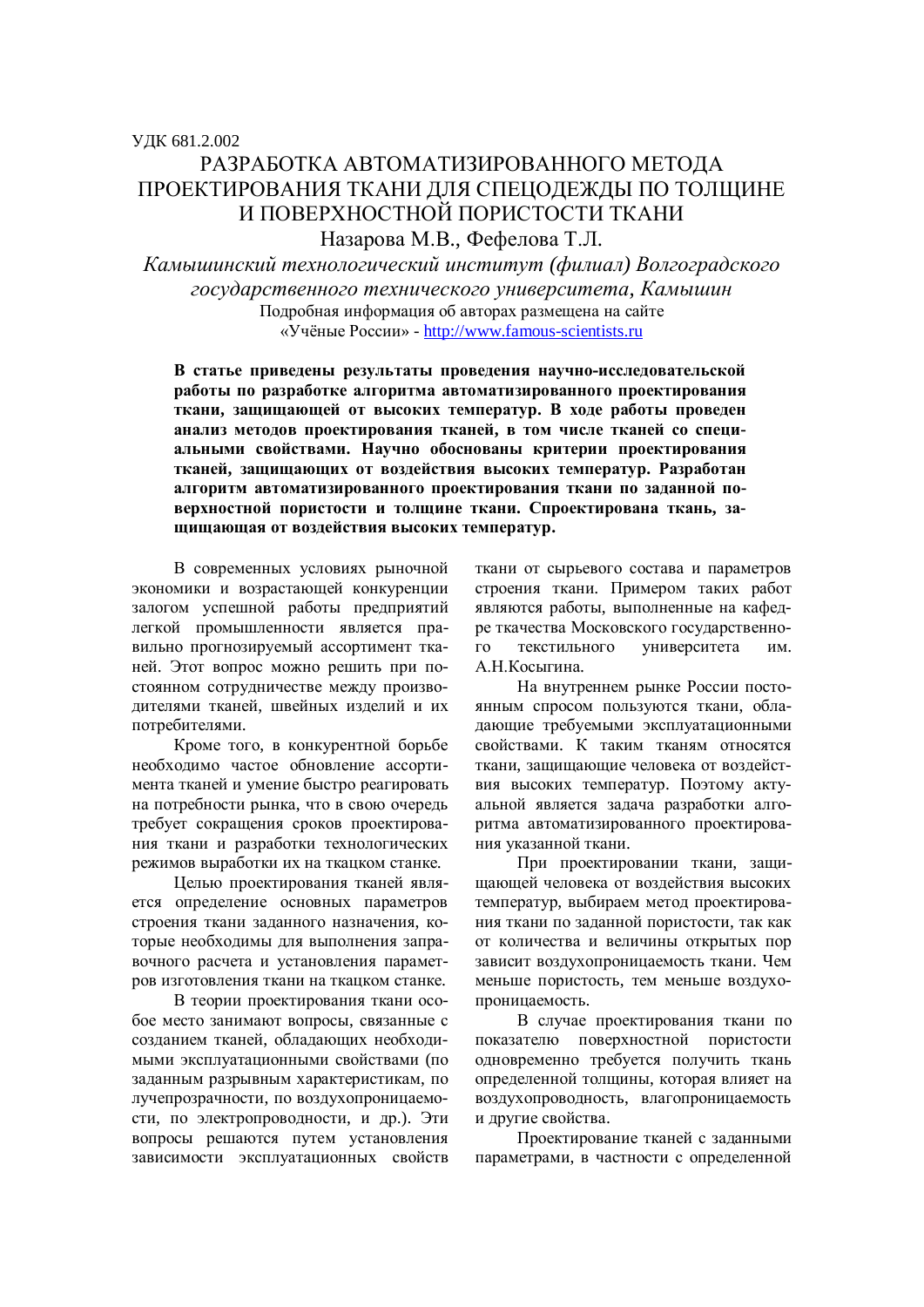толщиной, связано с проведением большого числа расчетов, что достаточно трудоемко. Поэтому проектирование рационально производить с помощью ЭВМ. Разработка программного обеспечения для автоматизированного проектирования ткани, защищающей человека от воздействия высоких температур, производилась в среде программирования MathCad.

MathCad является представителем нового поколения программных средств и предназначен для инженерных и математических расчётов. Он чрезвычайно прост в использовании и лёгок в освоении. Его интерфейс настолько удобно сделан, что пользователь работает с рабочим листом программы, как с листом бумаги, где он пишет формулы и математические выражения в их привычной интерпретации. MathCad может выполнять вычисления любой степени сложности.

MathCad – это программа, позволяющая работать в очень тесной интеграции с другими системами (Word, Excel, AutoCAD и пр.). Это позволяет максимально эффективно и быстро решать поставленные задачи. Кроме того, в MathCad встроена очень широкая справочная база с множеством примеров, подсказок и качественной системой поиска.

В данной научно-исследовательской работе был разработан алгоритм автоматизированного проектирования ткани, защищающей человека от воздействия высоких температур по поверхностной пористости и толщине ткани, который включает следующие этапы:

1. Ввод исходных данных (Rs – пористость ткани, %; Ттк – толщина ткани, мм; параметры строения ткани).

2. Определение границы возможных значений среднего диаметра нитей, мм:

$$
d_{cp} = \frac{3T_{TK}}{2(\eta_{OB} + 4\eta_{VB})} \cdots \frac{T_{TK}}{\eta_{OB} + \eta_{VB}}
$$
(1)

3. Определение интервала ∆d<sub>cp</sub> между значениями d<sub>cp</sub>:

$$
\Delta d_{CP} = 0.1 \left[ \frac{T_{\tau K}}{\eta_{OB} + \eta_{SB}} - \frac{3T_{\tau K}}{2(\eta_{OB} + 4\eta_{SB})} \right]
$$
(2)

Находим возможные значения  $d_{CP}$  путем прибавления интервала  $\Delta d_{CP}$  к начальному значению границы возможных значений среднего диаметра до тех пор, пока не получим конечного значения. Таким образом, должен получиться ряд из десяти возможных значений. Выбираем одно любое значение  $d_{CP}$  и проводим для него дальнейший расчет.

4. Определение границ возможных значений средней плотности нитей  $P_{\text{CP}}$ , нитей на 1мм:

$$
P_{CP} = 0,1... \frac{3(K_d + 1)}{4d_{CP}K_d \eta_{OT}}
$$
 (3)

5. Определение интервала  $\Delta P_{CP}$  между значениями  $P_{CP}$ :

$$
\Delta P_{CP} = \frac{3(K_d + 1) - 0.4d_{CP}K_d\eta_{OT}}{80d_{CP}K_d\eta_{OT}}
$$
(4)

Определяются возможные значения средней плотности нитей  $P_{\text{CP}}$  путем прибавления интервала  $\Delta P_{\text{CP}}$  к начальному значению границы возможных значений средней плотности нитей до тех пор, пока не получим конечного значения. Таким образом, получиться ряд из двадцати одного возможного значения. Выбираем одно любое значение  $P_{CP}$  и проводим для него дальнейший расчет.

6. Определение высоты волны изгиба нити утка, мм:

$$
h_{y} = \frac{2d_{CP}K_{d}^{2}(K_{d}\eta_{OB} + \eta_{VB})}{(K_{d} + 1)(K_{d}^{2} + K_{P})}
$$
(5)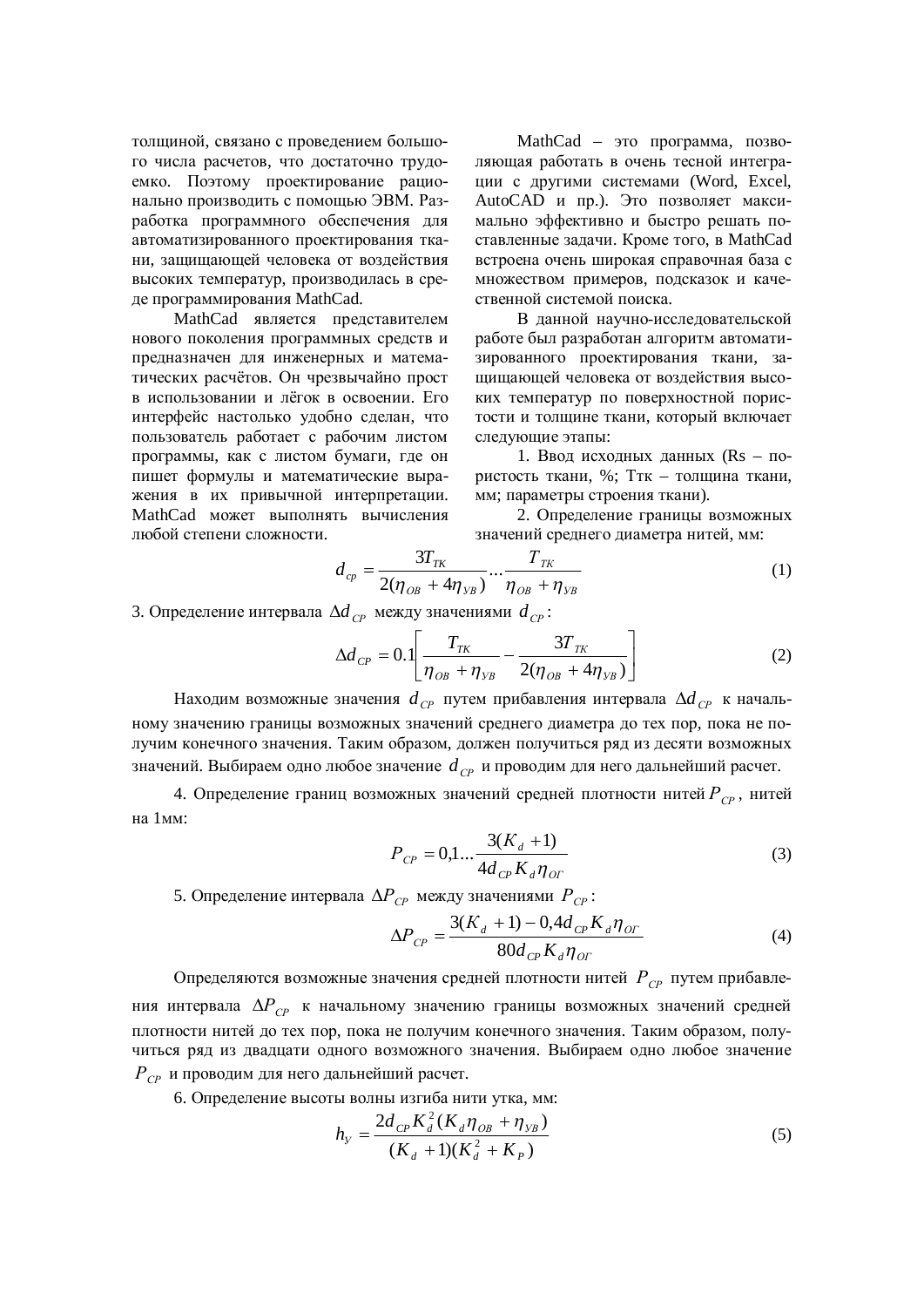7. Определение расстояния между нитями основы в местах их пересечения нитями утка, мм:

$$
l_o = \frac{R_o(K_p + 1)(K_d + 1) - 4d_{CP}K_dK_p(R_o - t_y)\eta_{OT}}{2P_{CP}K_p t_y(K_d + 1)}
$$
(6)

8. Определение суммы вертикального диаметра уточных нитей и горизонтального диаметра основных нитей, мм:

$$
A = \frac{2d_{CP}}{K_d + 1} (K_d \eta_{OT} + \eta_{VB})
$$
 (7)

9. Сравнение  $l_o$  и А:

если  $l_o$  < А, то продолжать расчет следует по формуле (8);

если  $l_o > A$ , то продолжать расчет следует по формулам (9) и (11).

10. Определение максимально возможной высоты волны изгиба нитей утка  $h_{\text{VMAX}}$ , MM:

$$
h_{y_{MAX}} = \frac{2d_{CP}(K_d \eta_{OB} + \eta_{y_B})}{K_d + 1} \left[ 1 - \frac{\sqrt{4d_{CP}^2 (K_d \eta_{OT} + \eta_{y_B})^2 - l_O (1 + K_d)^2}}{2d_{CP}(K_d \eta_{OT} + \eta_{y_B})} \right]
$$
(8)

11. Сравнение  $h_y$  и  $h_{y_{MAX}}$ :

если  $h_y < h_{y_{MAX}}$ , то расчет следует продолжать по формулам (9, 11); если  $h_y > h_{y_{MAX}}$ , то расчет следует продолжать по формулам (10, 12). 12. Определение высоты волны изгиба нитей основы, мм:

$$
h_{O} = \frac{2d_{CP}(K_{d}\eta_{OB} + \eta_{VB})}{K_{d} + 1} - h_{y}
$$
\n(9)

$$
h_{O} = \frac{2d_{CP}(K_{d}\eta_{OB} + \eta_{VB})}{K_{d} + 1} - h_{y_{MAX}}
$$
(10)

13. Определение толщины ткани через высоту волны изгиба нитей утка, мм:

$$
T_{TKY} = h_y + \frac{2d_{CP} \eta_{VB}}{K_d + 1}
$$
 (11)

$$
T_{TKV} = h_{YMAX} + \frac{2d_{CP}\eta_{VB}}{K_d + 1}
$$
 (12)

14. Определение толщины ткани через высоту волны изгиба нитей основы, мм:

$$
T_{IKO} = h_O + \frac{2d_{CP}\eta_{OB}}{K_d + 1}
$$
\n(13)

15. Сравнение  $T_{TKO}$  и  $T_{TKV}$ :

если  $T_{TKV} > T_{TKO}$ , то присваивается  $T_{TKV}$  смысловое значение  $T_{TKP}$ ; если  $T_{TKV}$  <  $T_{TKO}$ , то присваивается  $T_{TKO}$  смысловое значение  $T_{TKP}$ . 16. Сравнение расчетной толщины ткани  $T_{\text{TR}}$  с заданной  $T_{\text{TR}}$ :

если  $T_{\text{TKP}}$  ≠  $T_{\text{TK}}$  ± 5%, то вариант отбрасывается и расчет начинается с принятия другого значения  $P_{\text{CP}}$ . Когда весь ряд  $P_{\text{CP}}$  будет исчерпан и ни одно из них не будет удовлетворять условию (14), следует принять новое значение для  $d_{\text{CP}}$  и повторить расчет;

$$
T_{\text{TKP}} = T_{\text{TK}} \pm 5\% \tag{14}
$$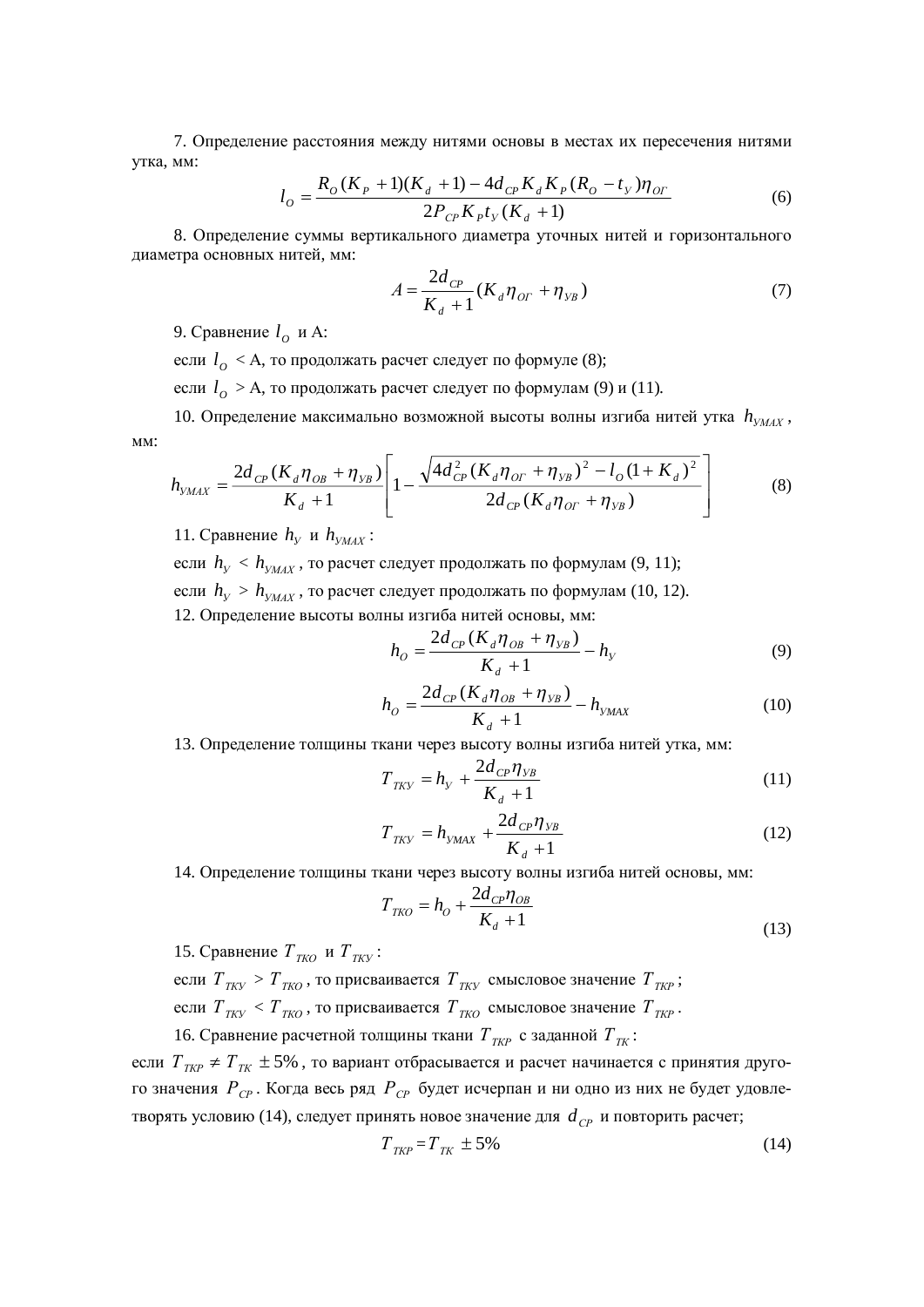если  $T_{\tau_{KP}} = T_{\tau_K} \pm 5\%$ , то расчет продолжается по следующим формулам.

17. Определение диаметра нитей утка, мм:

$$
d_{y} = \frac{2d_{CP}}{(K_d + 1)}
$$
 (15)

18. Определение диаметра нитей основы, мм:

$$
d_o = d_y K_d \tag{16}
$$

19. Определение линейной плотности используемых нитей, текс:

 $d_{\alpha}$ 

$$
T_o = \frac{1000}{C_o^2} d_o^2 \tag{17}
$$

$$
T_{y} = \frac{1000}{C_{y}^{2}} d_{y}^{2}
$$
 (18)

20. После расчета линейных плотностей основных и уточных нитей, нужно принять их стандартные значения по справочной литературе. При этом следует обращать внимание на сырьевой состав нитей.

21. Определение плотности ткани по утку, нитей на 1мм:

$$
P_{y} = \frac{2P_{CP}}{K_{P} + 1}
$$
 (19)

22. Определение плотности ткани по основе, нитей на 1мм:

$$
P_o = P_y K_p \tag{20}
$$

23. Корректировка плотности ткани по основе и по утку в соответствии с ГОСТ 11970-70, количество нитей на 1 дм.

24. Рассчитывается коэффициент, определяющий высоту волны изгиба нитей основы:

$$
Kho = \frac{\Pi \Phi C - 1}{4} \tag{21}
$$

25. Рассчитывается коэффициент, определяющий высоту волны изгиба нитей утка:

$$
Khy = \frac{9 - \Pi \Phi C}{4}
$$

24. Определение расчетных диаметров нитей основы и утка, мм:

$$
d_o = 0.1 C_o \sqrt{0.1 T_o}
$$
 (23)

$$
d_{y} = 0.1 C_{y} \sqrt{0.1 T_{y}}
$$
\n(24)

25. Определение диаметра уточной нити из заданной пористости ткани, для этого он выражается из формулы пористости (25):

$$
R_{S} = 100 - d_{o}P_{o} - d_{y}P_{y} + 0.01d_{o}d_{y}P_{o}P_{y}
$$
 (25)

и получается следующее выражение:

$$
d_{y_1} = \frac{R_s - 100 + d_o P_o}{0.01 d_o P_o P_y - P_y}
$$
 (26)

26. Сравнение значений  $d_y$  и  $d_{y_1}$ :

если  $d_y \neq d_{y_1}$ , то, следовательно, заданное в исходных данных значение поверхностной пористости ткани не является для нее оптимальным значением и необходимо изменить его на другое. Процедура замены пористости проводится до тех пор, пока значение  $d_{\mathrm{y}}$  не станет равным  $d_{y_1}$ .

27. Определение среднего диаметра нитей основы и утка, мм: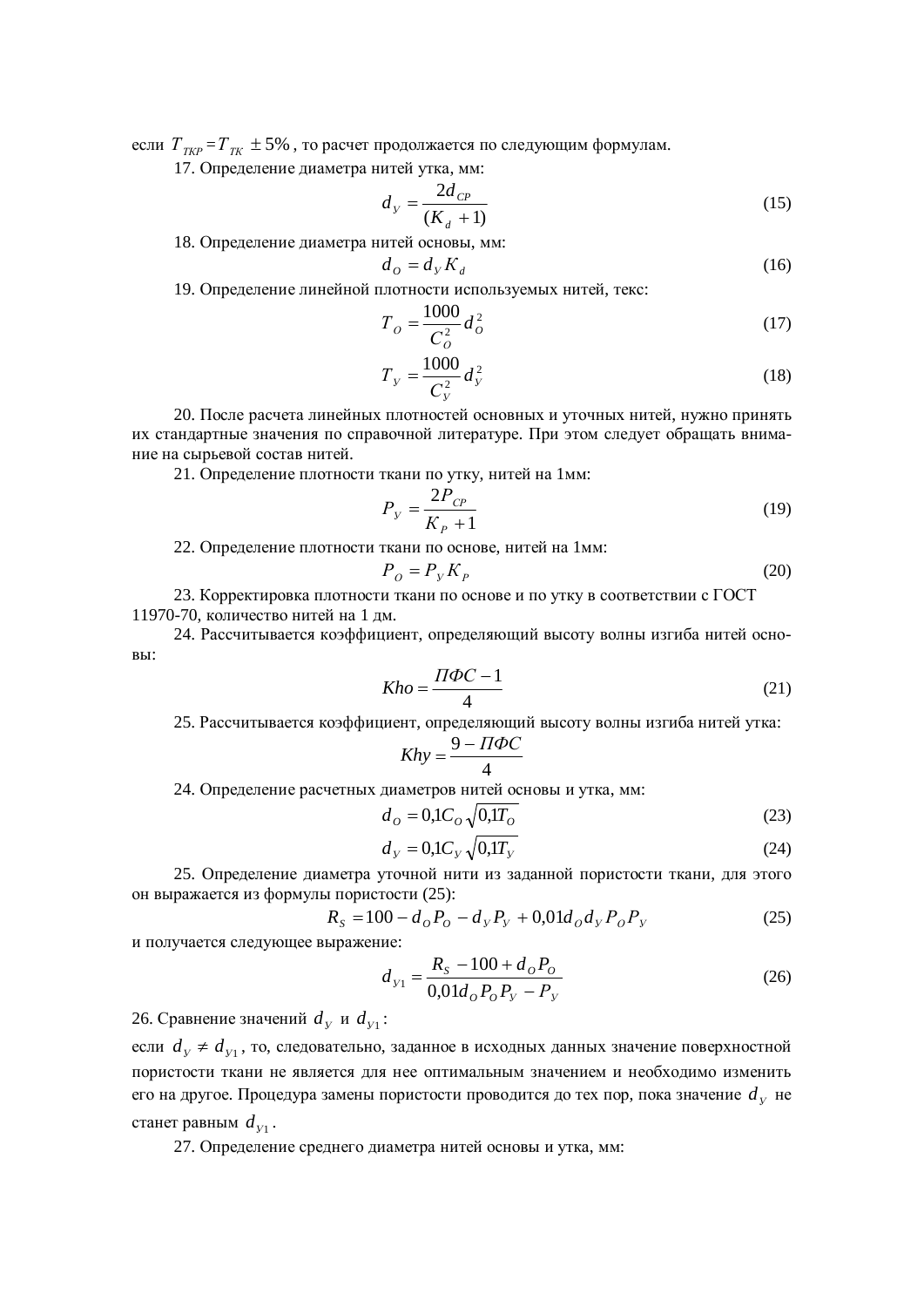$$
d_{CP} = \frac{d_O + d_{V1}}{2} \tag{27}
$$

28. Определение пористости ткани по формуле (25) с полученными данными, %.

29. Определение коэффициента наполнения ткани волокнистым материалом по основе:

$$
K_{HO} = \frac{P_{O}d_{CP}(K_{d}\eta_{OB} + \eta_{OT})\sqrt{4 - Kho^{2}}}{100(K_{d} + 1)}
$$
(28)

30. Определение коэффициента А1:

$$
A1 = \frac{100(K_d + 1)}{d_{CP}(K_d \cdot \eta_{OB} + \eta_{yr})\sqrt{4 - K_{hy}^2}}
$$
(29)

31. Определение коэффициента наполнения ткани волокнистым материалом по утку, исходя из пористости ткани:

$$
K_{HY} = \frac{100 - R_S - d_O P_O}{(d_V - 0.01d_O d_V P_O) \cdot A1}
$$
(30)

32. Определение высоты волны изгиба в ткани нитей основы, мм:  $h_o = d_{cp} Kho$  (31)

33. Определение высоты волны изгиба в ткани нитей утка, мм:

$$
h_y = d_{CP} K h y \tag{32}
$$

34. Определение геометрической плотности ткани по основе, мм:

$$
l_o = d_{\text{CP}} \sqrt{4 - Kho^2} \tag{33}
$$

35. Определение геометрической плотности ткани по утку, мм:

$$
l_{y} = d_{\text{CP}} \sqrt{4 - Kh y^{2}}
$$
\n(34)

36. Определение фактического расстояния между центрами нитей основы в местах пересечения их нитями утка, мм:

$$
l_{O\phi} = \frac{l_O}{K \mu O} \tag{35}
$$

37. Определение фактического расстояния между центрами нитей утка в местах пересечения их нитями основы, мм:

$$
l_{y\phi} = \frac{l_y}{K\mu y} \tag{36}
$$

38. Определение уработки нитей основы, %:

$$
a_{O} = \frac{t_{O}(\sqrt{l_{y\phi}^{2} + h_{O}^{2} - l_{y\phi}})}{t_{O}\sqrt{l_{y\phi}^{2} + h_{O}^{2} + (R_{y} - t_{O})}\frac{d_{y}}{K\mu y}} \cdot 100\%
$$
(37)

39. Определение уработки нитей утка, %:

$$
a_{y} = \frac{t_{y}(\sqrt{l_{oo}^{2} + h_{y}^{2} - l_{oo}})}{t_{y}\sqrt{l_{oo}^{2} + h_{y}^{2} + (R_{o} - t_{y})}\frac{d_{o}}{K_{HO}}}\cdot 100\%
$$
(38)

40. Определение поверхностной плотности ткани, г/м<sup>2</sup>:

$$
M = \frac{10P_o T_o}{1000 \cdot (1 - \frac{a_o}{100})} + \frac{10P_v T_v}{1000 \cdot (1 - \frac{a_v}{100})}
$$
(39)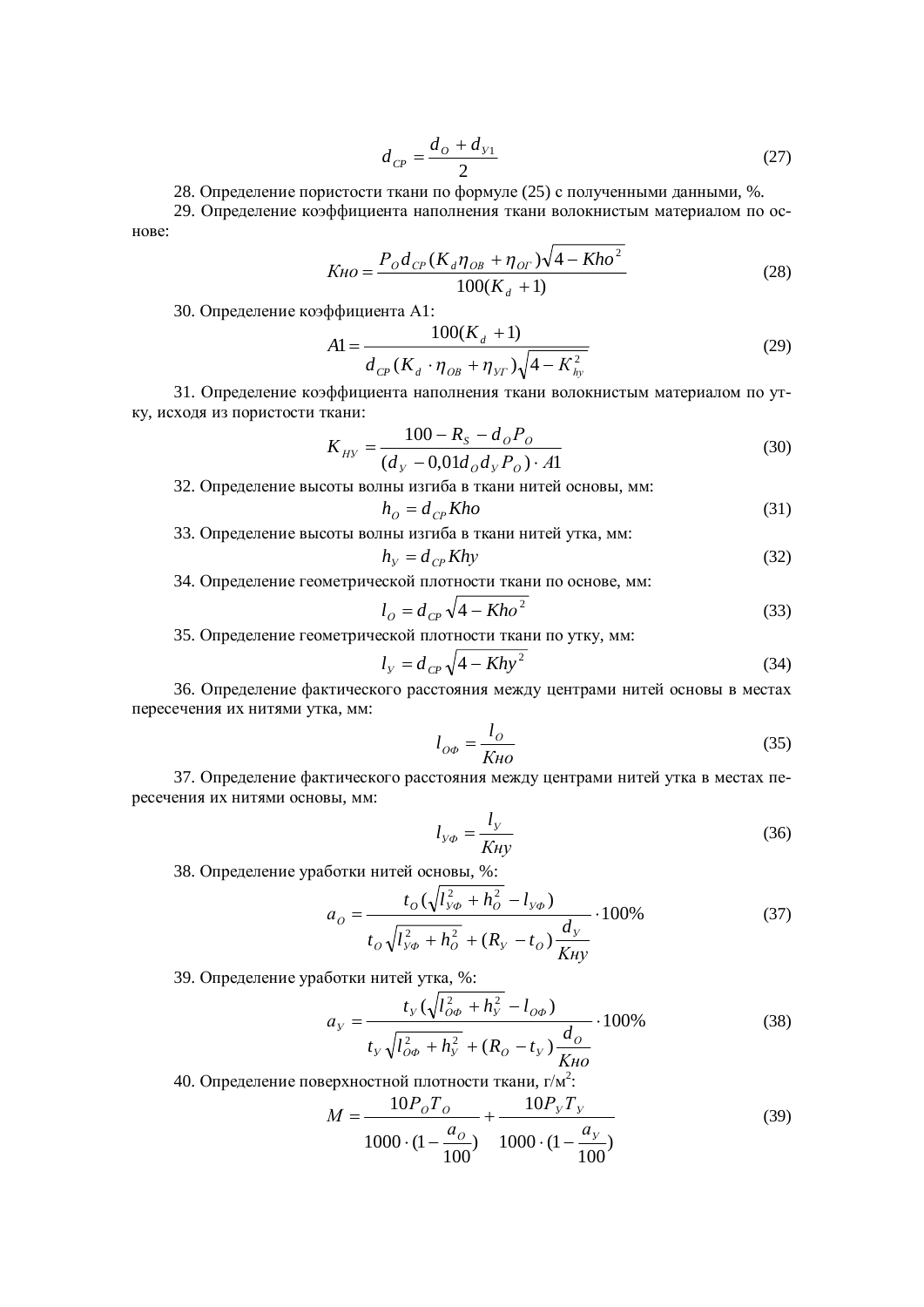41. Формирование выходного документа.

Для экспериментальной апробации автоматизированного метода проектирования ткани по заданной толщине и пористости производилось проектирование ткани, защищающей от воздействия высоких температур с толщиной 0,5 мм и поверхностной пористостью 10 %.

Спроектированная ткань получила название «Пламенная». Переплетение ткани «Пламенная» выбрано полотняное. В качестве сырьевого состава выбирается смесовый состав ткани: хлопок  $60\% + \text{no}$ лиэфир 40%.

В результате автоматизированного проектирования ткани получены параметры ткани для выполнения заправочного расчета ткани и представлены в таблице 1.

Таблица 1. Результаты проектирования ткани «Пламенная»

| Показатель                                             | Обозначение    | Значение                          |
|--------------------------------------------------------|----------------|-----------------------------------|
| Наименование ткани                                     |                | Пламенная                         |
| Вид волокон<br>Основа                                  |                | хлопок $-40\%$<br>полиэфир - 60%  |
| $y_{\text{TOK}}$                                       |                | хлопок - $40\%$<br>полиэфир - 60% |
| Линейная плотность, текс                               | $T_{O}$        | 100                               |
|                                                        | T <sub>y</sub> | 100                               |
| Уработка нитей, %                                      |                |                                   |
| основы                                                 | $a_{o}$        | 8,15                              |
| утка                                                   | $a_{v}$        | 7,0                               |
| Диаметр нитей, мм                                      |                |                                   |
| основы                                                 | $d_{o}$        | 0,389                             |
| утка                                                   | $d_v$          | 0,389                             |
| Плотность суровой ткани, нит/дм:                       |                |                                   |
| основы                                                 | $P_{oc}$       | 203                               |
| утка                                                   | $P_{yc}$       | 135                               |
| Коэффициент отношения диаметров                        |                |                                   |
|                                                        | $K_d$          |                                   |
| Масса 1 м <sup>2</sup> суровой ткани, г/м <sup>2</sup> | $M_{1M}^2$     | 366,6                             |
| Пористость ткани, %                                    | $R_{s}$        | 10                                |

## Выводы:

1. Проведен анализ методов проектирования тканей, в том числе тканей со спениальными свойствами.

2. Научно обоснованы критерии проектирования тканей, защищающих от воздействия высоких температур

3. Разработан алгоритм автоматизированного метода проектирования ткани по заданным поверхностной пористости и топшине ткани

## СПИСОК ЛИТЕРАТУРЫ:

1. Мартынова А. А., Слостина Г. Л., Власова Н. А. Строение и проектирование тканей. М., РИО МГТА, 1999. – 434 с.

2. Дамянов Г. Б. и др. Строение ткани и современные методы ее проектирования / Дамянов Г. Б., Бачев Ц. З., Сурнина Н. Ф. – М.: Легкая и пищевая промсть, 1984. – 240 с.